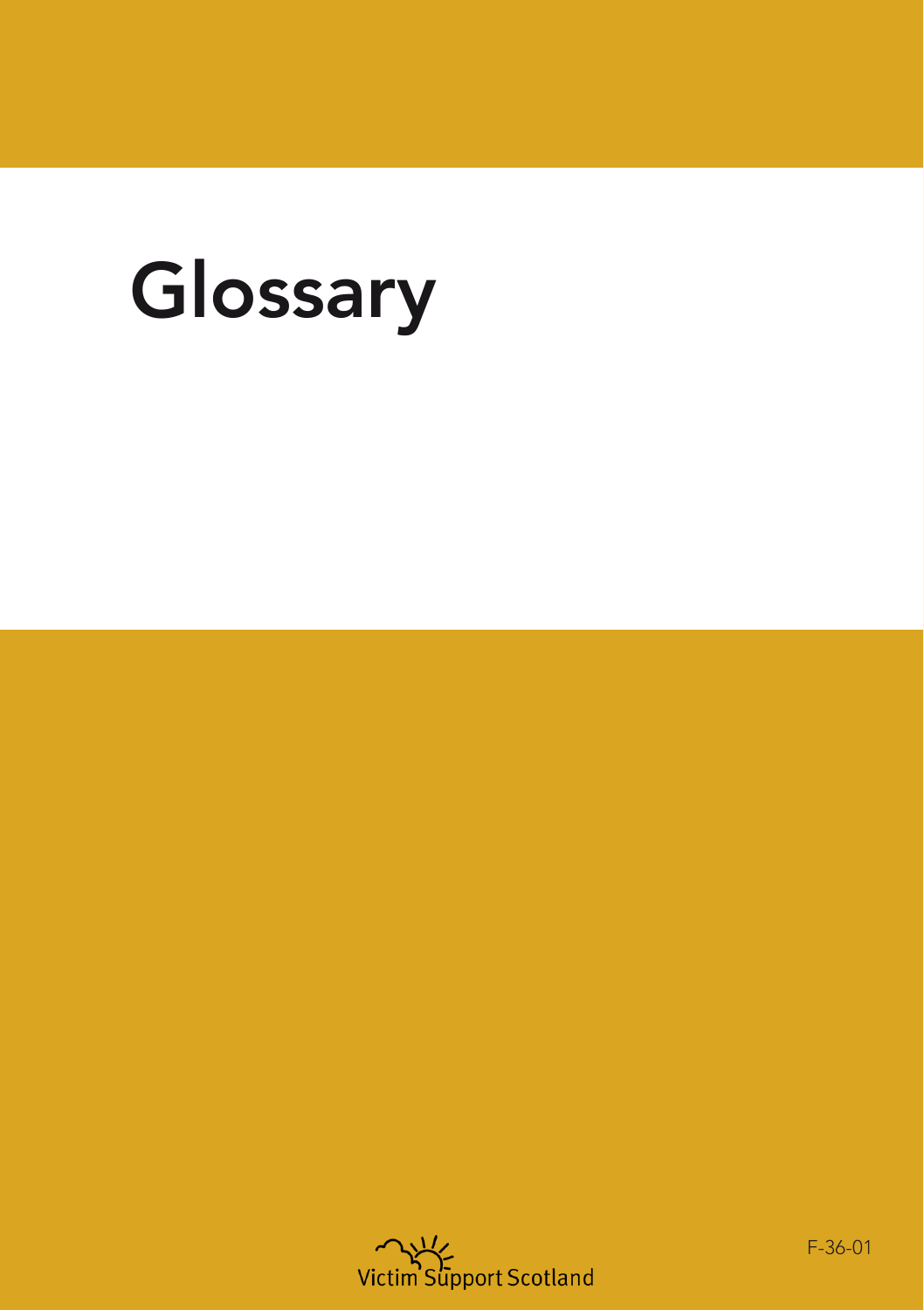## **Glossary**

Here are a few special words that are useful for you to understand. They may also be used by other professionals or in the court.

| Accused                  | The person or people who are thought<br>to have committed a crime, but it has<br>not yet been proven in a court of law.                                             |
|--------------------------|---------------------------------------------------------------------------------------------------------------------------------------------------------------------|
| Acquittal                | When the court process is called off and<br>the accused is free to go.                                                                                              |
| <b>Appeal</b>            | Apply to a higher court for a reversal of<br>the decision of a lower court.                                                                                         |
| Bail                     | The temporary release of an accused<br>person awaiting trial, sometimes on<br>condition that a sum of money is<br>lodged to guarantee their appearance<br>in court. |
| <b>Beneficiaries</b>     | A person who derives advantage from<br>something, especially a trust, will, or life<br>insurance policy.                                                            |
| Bereavement              | Having lost a person that you were<br>close to.                                                                                                                     |
| <b>Birth certificate</b> | An official document issued to record<br>a person's birth and identify them<br>by name, place, date of birth, and<br>parentage.                                     |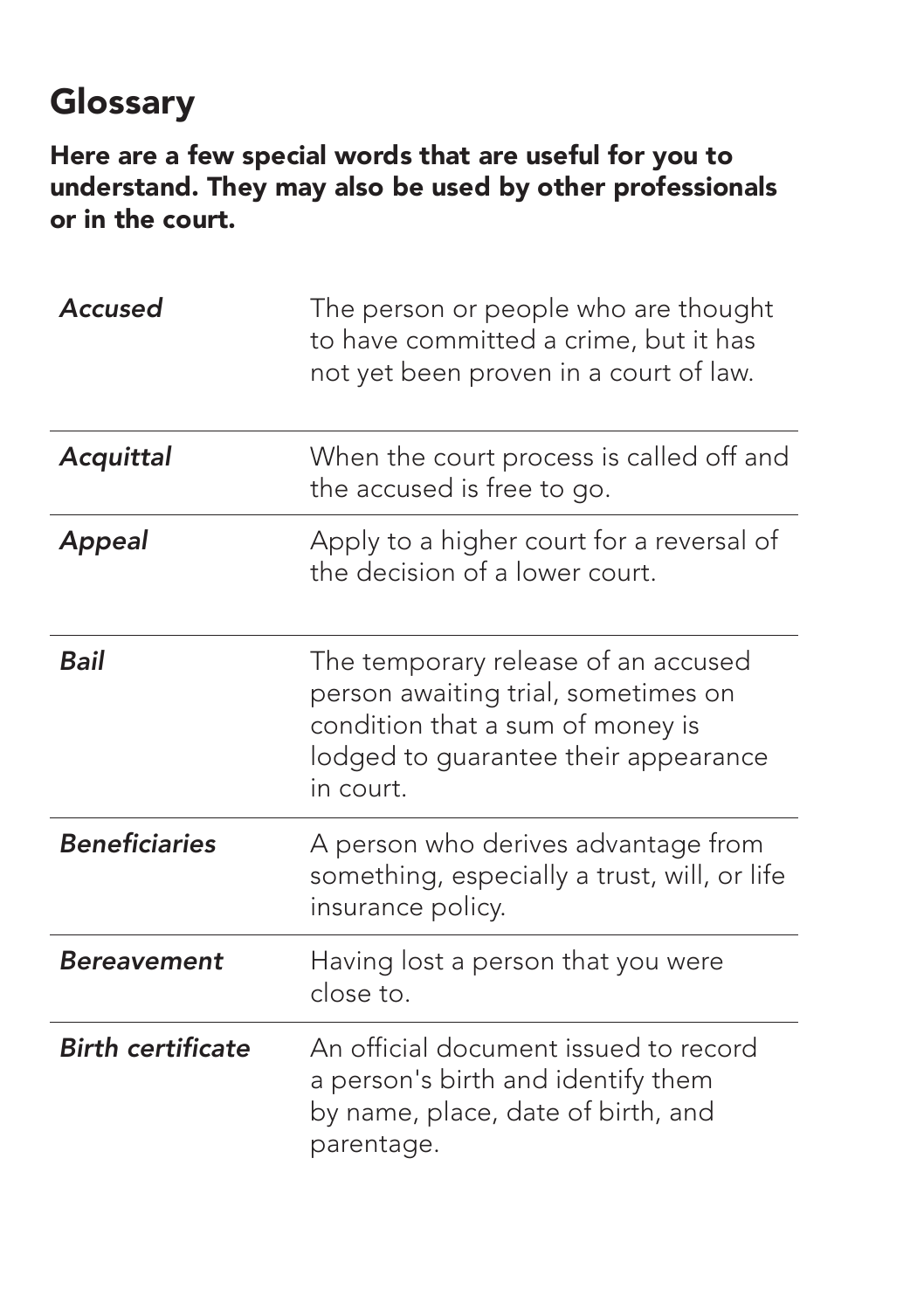| <b>Civil Action</b>    | If you are dissatisfied with an acquittal<br>verdict you can raise a civil action<br>against the acquitted person. |
|------------------------|--------------------------------------------------------------------------------------------------------------------|
| <b>Code of Conduct</b> | A set of rules or promises that a group<br>of people agree to uphold.                                              |
| Cohabiting             | Living together.                                                                                                   |
| Commemoration          | A ceremony or celebration in which a<br>person or event is remembered.                                             |
| Compensation           | Something, typically money, awarded<br>to someone in recognition of loss,<br>suffering, or injury.                 |
| Conjecture             | An opinion or conclusion formed on the<br>basis of incomplete information.                                         |
| Consent                | Permission for something to happen or<br>agreement to do something.                                                |
| Contribute             | Give (something, especially money)<br>in order to help achieve or provide<br>something.                            |
| Convicted              | Having been declared guilty of a<br>criminal offence by the verdict of a jury<br>or the decision of a judge.       |
| <b>Council tax</b>     | Money paid to the council to upkeep<br>public services.                                                            |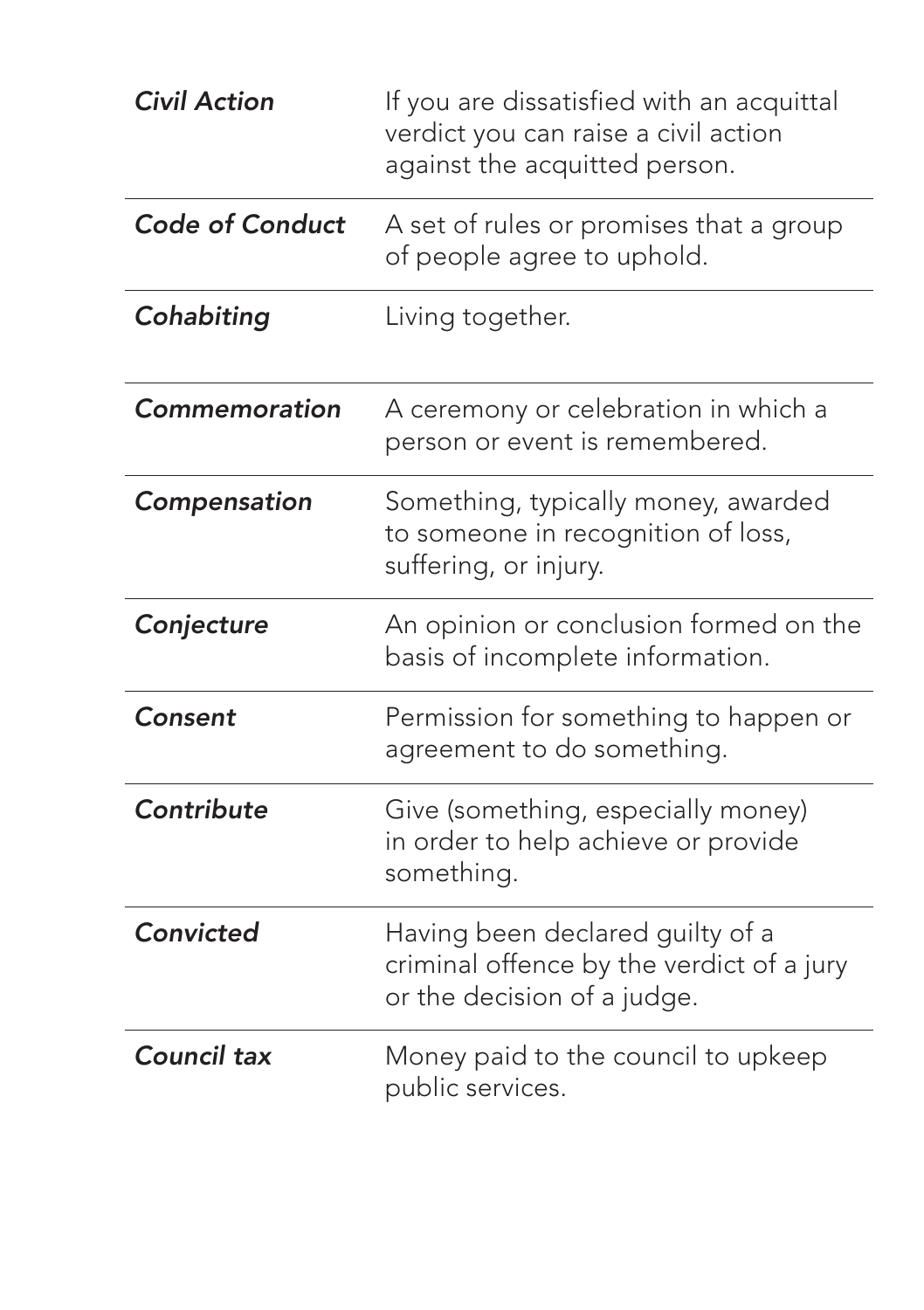| Counselling                                                               | The provision of professional assistance<br>and guidance in resolving personal or<br>psychological problems.                                                                  |
|---------------------------------------------------------------------------|-------------------------------------------------------------------------------------------------------------------------------------------------------------------------------|
| Court                                                                     | A body of people presided over by a<br>judge, judges, or magistrate, and acting<br>as a tribunal in civil and criminal cases.                                                 |
| Court<br>proceedings                                                      | The events that happen when the court<br>is called in session.                                                                                                                |
| <b>Credit cards</b>                                                       | A bank account and card that allows a<br>person to buy things without spending<br>their own money. This is then paid<br>off in regular bills to the lender, often<br>monthly. |
| <b>Cremation</b>                                                          | The disposal of a dead person's body<br>by burning it to ashes, typically after a<br>funeral ceremony.                                                                        |
| <b>Criminal Injuries</b><br>Compensation<br><b>Authority (CICA)</b>       | The authority that is able to grant<br>money to people who have been<br>affected by crime.                                                                                    |
| <b>Crown Counsel</b>                                                      | A lawyer who acts for the Crown,<br>especially a prosecutor in a criminal<br>court.                                                                                           |
| <b>Crown Office</b><br>and Procurator<br><b>Fiscal Service</b><br>(COPFS) | The government body that investigates<br>all suspicious deaths.                                                                                                               |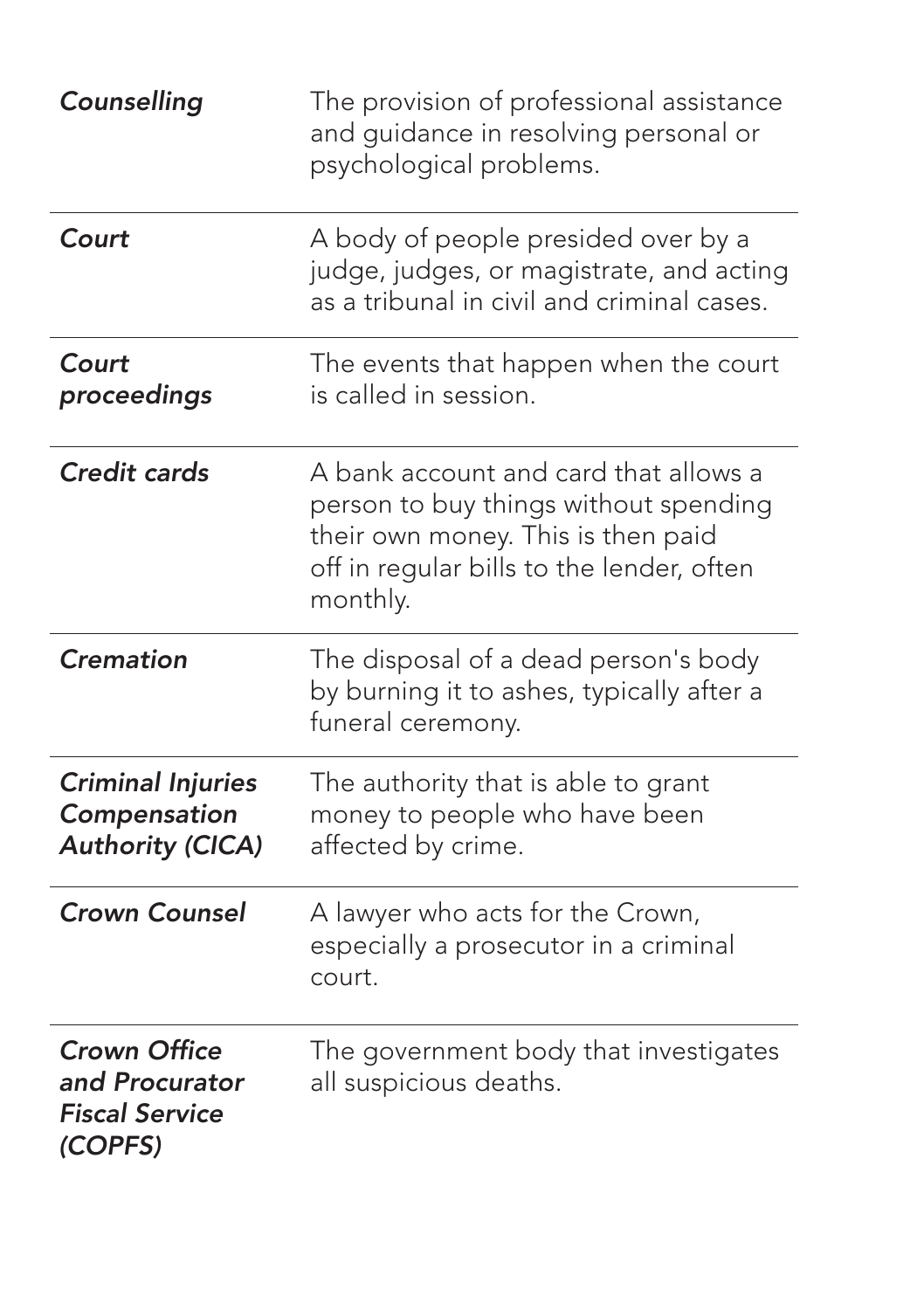| Culpable<br>homicide                                      | An act which has resulted in a person's<br>death but is held not to amount to<br>murder.                                      |
|-----------------------------------------------------------|-------------------------------------------------------------------------------------------------------------------------------|
| Custody                                                   | To be held in prison.                                                                                                         |
| <b>Deactivate</b>                                         | Make (something) inactive by<br>disconnecting it.                                                                             |
| <b>Death certificate</b>                                  | An official statement, signed by a<br>doctor, of the cause, date, and place of<br>a person's death.                           |
| Death<br><b>Notification</b><br><b>Service</b>            | A service that will help to close<br>accounts with multiple banks when you<br>provide a single notification for the<br>death. |
| Debt                                                      | A sum of money that is owed or due.                                                                                           |
| <b>Deceased</b>                                           | Recently dead.                                                                                                                |
| <b>Defence</b>                                            | The attorney representing the<br>defendant in a criminal persecution.                                                         |
| Defendant                                                 | An individual, company, or institution<br>sued or accused in a court of law.                                                  |
| <b>Delete</b>                                             | Permanently remove.                                                                                                           |
| <b>Department</b><br>of Work and<br><b>Pensions (DWP)</b> | The government body that deals with<br>employment and state pensions.                                                         |
| <b>Disbelief</b>                                          | Inability or refusal to accept that<br>something is true or real.                                                             |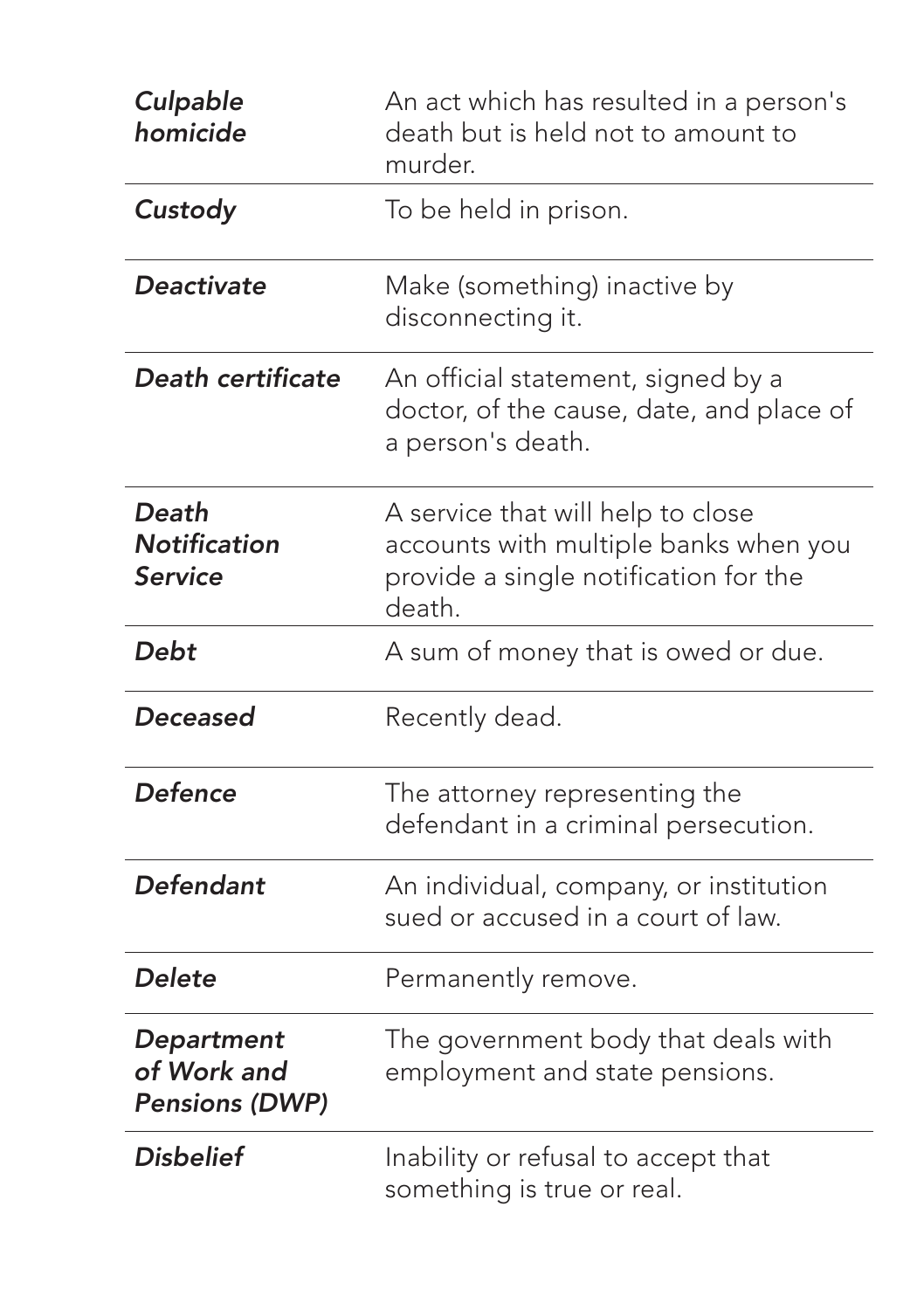| <b>Distorted</b> | Pulled or twisted out of shape;<br>contorted.                                                                                                                                                  |
|------------------|------------------------------------------------------------------------------------------------------------------------------------------------------------------------------------------------|
| <b>DNA</b>       | Genetic information that is unique to<br>every human being, found in human<br>cells e.g. skin, hair, saliva. This can be<br>used to identify individuals and is useful<br>evidence in a trial. |
| Doorstepping     | (of a journalist) wait uninvited outside<br>the home of (someone) in order to<br>obtain an interview or photograph.                                                                            |
| Double jeopardy  | The prosecution or punishment of a<br>person twice for the same offence. This<br>is not possible in the UK.                                                                                    |
| Eligible         | Having the right to do or obtain<br>something; satisfying the appropriate<br>conditions.                                                                                                       |
| <b>Estate</b>    | All the money and property owned by a<br>particular person, especially at death.                                                                                                               |
| Evidence         | The available body of facts or<br>information indicating whether a belief<br>or proposition is true or valid.                                                                                  |
| <b>Executor</b>  | A person or institution appointed by a<br>testator to carry out the terms of their<br>will.                                                                                                    |
| Exploit          | Make use of (a situation) in a way<br>considered unfair or underhand.                                                                                                                          |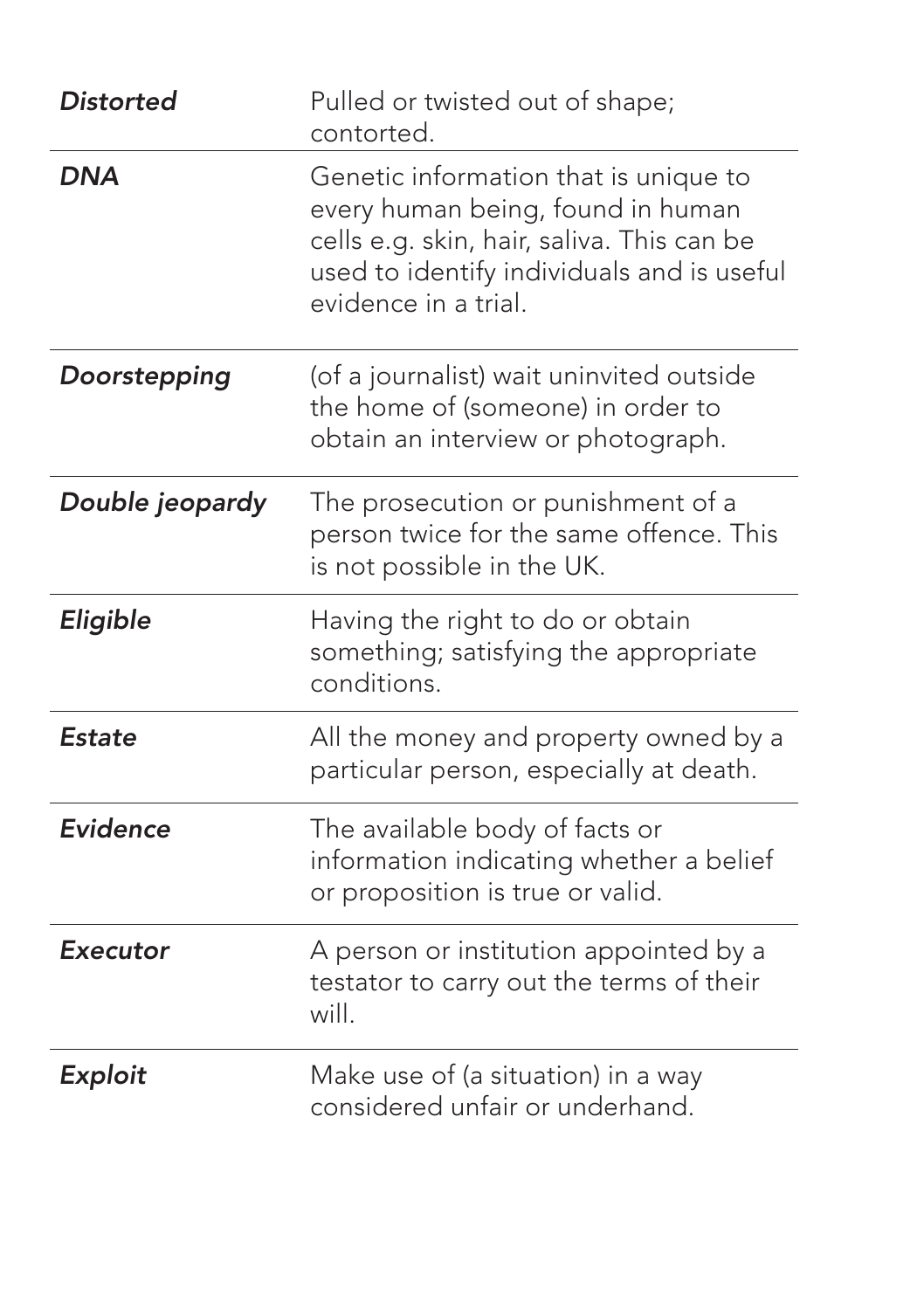| Facebook                               | A social media platform that allows<br>people to keep in touch.                                                                     |
|----------------------------------------|-------------------------------------------------------------------------------------------------------------------------------------|
| <b>Family Liaison</b><br>Officer (FLO) | A Police officer that is sent to<br>investigate the crime and to keep the<br>family informed and supported.                         |
| <b>Flashbacks</b>                      | Disturbing sudden vivid memory of an<br>event in the past, typically as the result<br>of psychological trauma.                      |
| <b>Forensic</b><br>evidence            | Evidence usable in a court, specially<br>the one obtained by scientific methods<br>such as ballistics, blood test, and DNA<br>test. |
| <b>Full committal</b>                  | The second appearance in court for an<br>accused who was remanded in custody<br>at a committal for further examination.             |
| Fund                                   | A sum of money made available for<br>a specific purpose or in a specific<br>circumstance.                                           |
| <b>Funeral</b>                         | A ceremony or service held shortly after<br>a person's death, usually including the<br>person's burial or cremation.                |
| <b>Funeral director</b>                | A person or company who help to<br>arrange the funeral.                                                                             |
| <b>Gallery (of the</b><br>court room)  | Where the public and family sit in the<br>court room.                                                                               |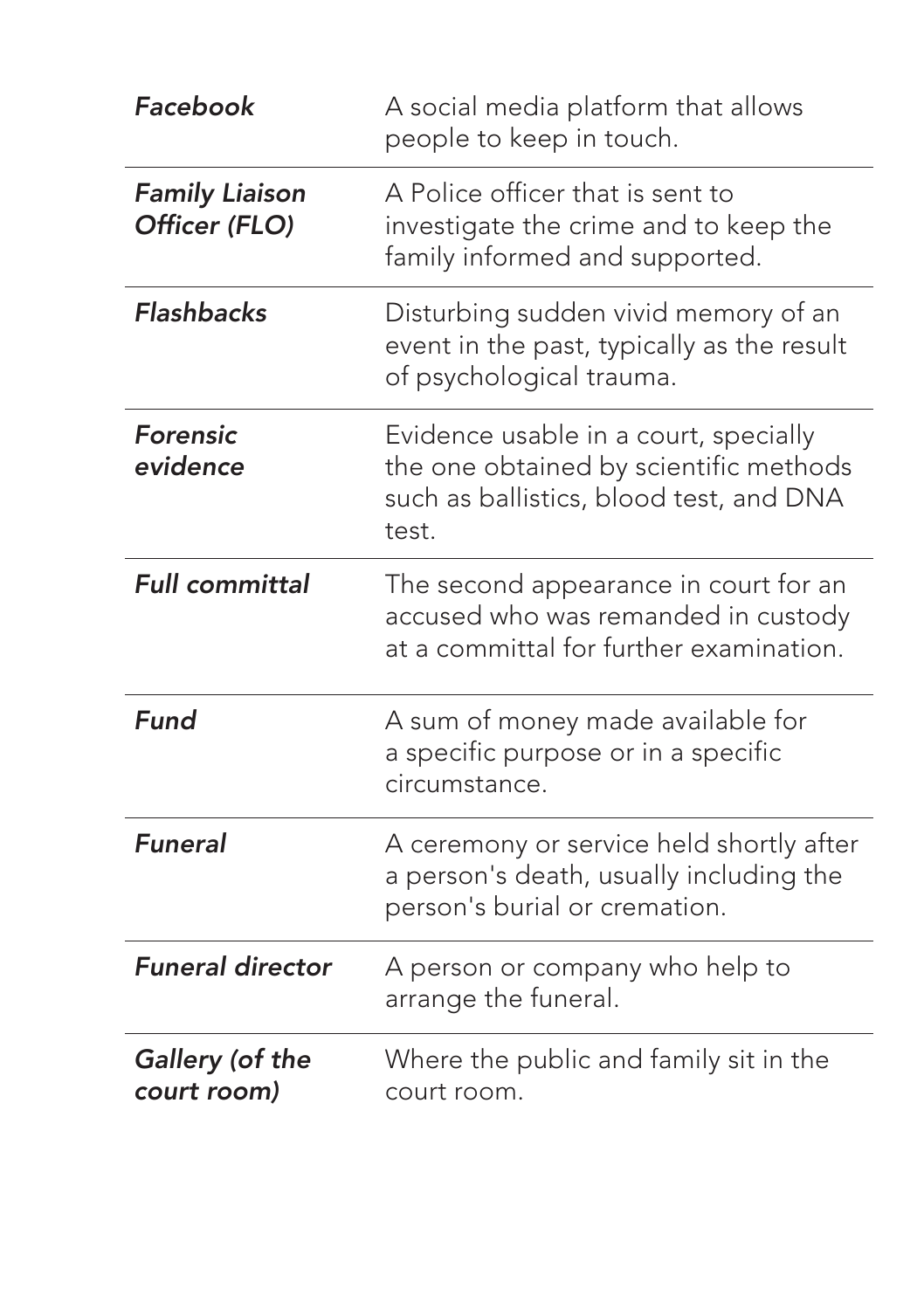| Google                                       | A popular web browser used for<br>navigating the internet.                                                                                                                                                       |
|----------------------------------------------|------------------------------------------------------------------------------------------------------------------------------------------------------------------------------------------------------------------|
| <b>Grants</b>                                | A sum of money given by a government<br>or other organization for a particular<br>purpose.                                                                                                                       |
| Grief                                        | Intense sorrow, especially caused by<br>someone's death.                                                                                                                                                         |
| Guarantor                                    | A person or thing that gives or acts as<br>a guarantee. In the case of debts, the<br>guarantor is responsible for the debt of<br>another. The guarantor will need to sign<br>a contract to be bound to the debt. |
| Guilty                                       | Responsible for a specified<br>wrongdoing.                                                                                                                                                                       |
| Harassment                                   | Aggressive pressure or intimidation.                                                                                                                                                                             |
| <b>High court</b>                            | The supreme criminal court.                                                                                                                                                                                      |
| <b>High Court</b><br><b>Homicide Team</b>    | The High Court Homicide Team is<br>responsible for instructing the Police<br>to investigate and to liaise with families<br>during investigations.                                                                |
| <b>Home Detention</b><br><b>Curfew (HDC)</b> | Prisoners can be released on Home<br>Detention Curfew to finish 6 months<br>of their sentence at home before their<br>official release date.                                                                     |
| Imprisonment                                 | Held in prison.                                                                                                                                                                                                  |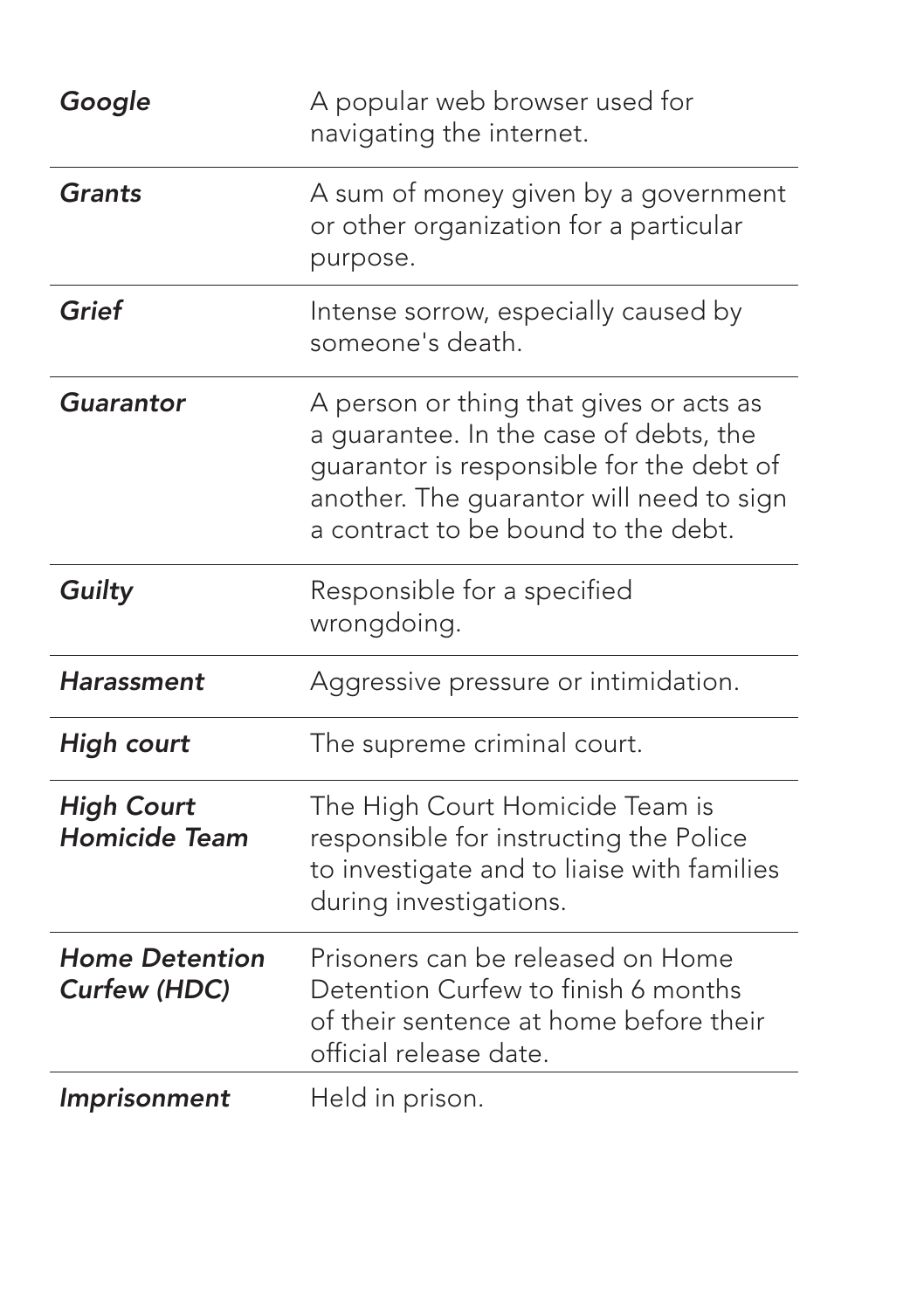| Independent<br><b>Press Standards</b><br>Organisation<br>(IPSO) | The authority for most of the UK's<br>newspapers and magazines.                                                                                                                                             |
|-----------------------------------------------------------------|-------------------------------------------------------------------------------------------------------------------------------------------------------------------------------------------------------------|
| Indictment                                                      | The formal written accusation or charge.                                                                                                                                                                    |
| Inform (inform-<br>ed / inform-ing)                             | To let someone know.                                                                                                                                                                                        |
| Inheritance                                                     | Things (often money, property or<br>possessions) that are handed down to<br>family and friends after a person has<br>died.                                                                                  |
| Innocent                                                        | Not guilty of a crime or offence.                                                                                                                                                                           |
| Instagram                                                       | A social media platform that allows<br>people to share images.                                                                                                                                              |
| <b>Insurance</b>                                                | An arrangement by which a company<br>or the state undertakes to provide<br>a guarantee of compensation for<br>specified loss, damage, illness, or death<br>in return for payment of a specified<br>premium. |
| Internet browser                                                | An internet page that allows you search<br>for other internet pages (e.g. Google,<br>Safari, Firefox, Yahoo, Bing).                                                                                         |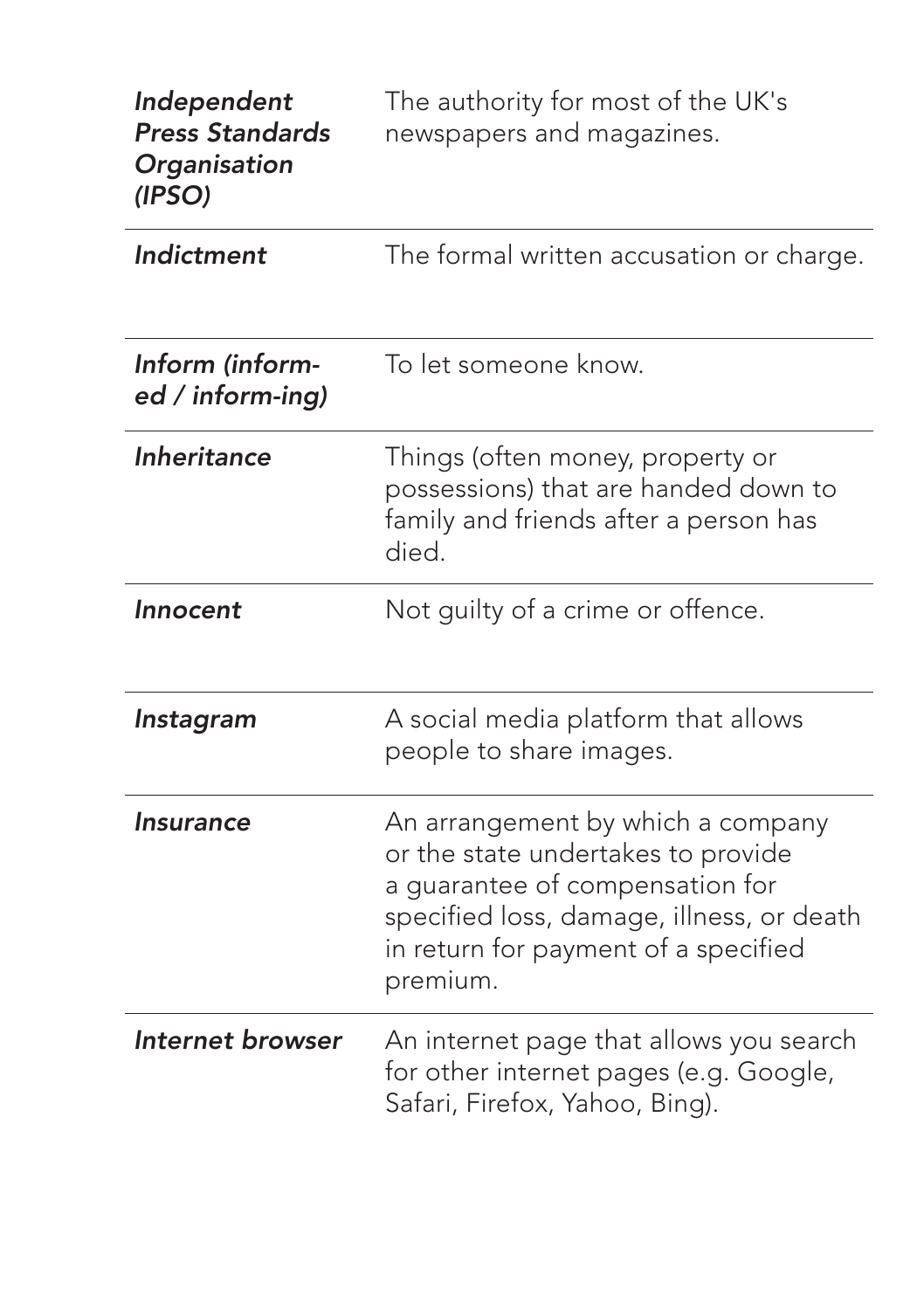| <b>Intimidation</b>          | The action of intimidating someone, or<br>the state of being intimidated.                                                                           |
|------------------------------|-----------------------------------------------------------------------------------------------------------------------------------------------------|
| <b>Intrusive</b><br>thoughts | Thoughts that appear from nowhere<br>and distract you from everyday life.                                                                           |
| Investigation                | A formal inquiry or systematic study.                                                                                                               |
| <b>Isolated</b>              | Having minimal contact or little in<br>common with others.                                                                                          |
| Journalist                   | A person who writes for newspapers,<br>magazines, or news websites or<br>prepares news to be broadcast.                                             |
| Judge                        | A public officer appointed to decide<br>cases in a law court.                                                                                       |
| Jury                         | A body of people (typically twelve in<br>number) sworn to give a verdict in a<br>legal case on the basis of evidence<br>submitted to them in court. |
| <b>Key Worker</b>            | Your key contact with Victim Support<br>Scotland who will oversee the support<br>for you and your family.                                           |
| Landlord                     | A person who rents out land, a building,<br>or accommodation.                                                                                       |
| Legacy contact               | On Facebook, a legacy contact is a<br>person you have identified to take<br>control of your account in the event of<br>your death.                  |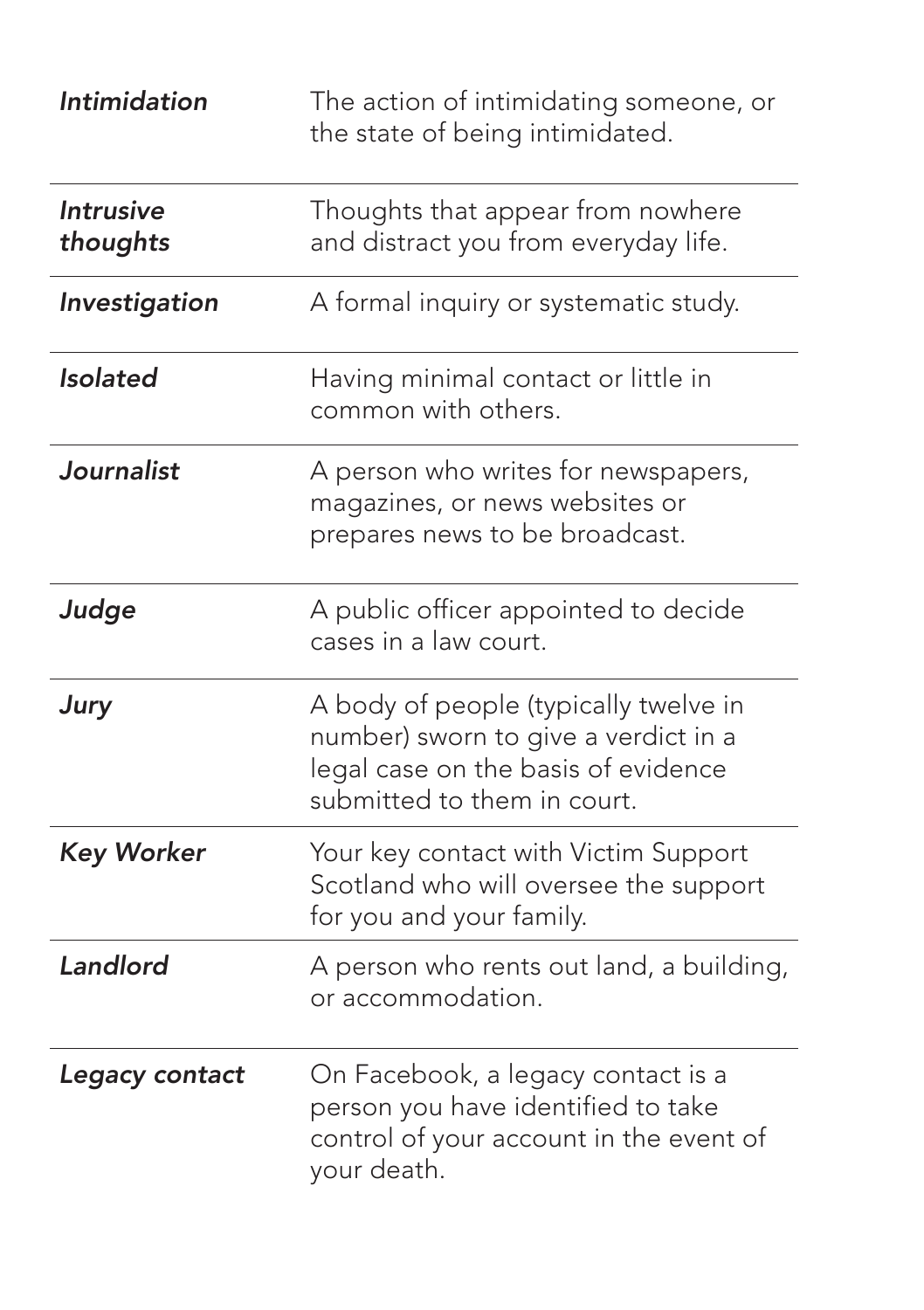| LinkedIn                                        | A social media platform specifically for<br>professional connections.                                             |
|-------------------------------------------------|-------------------------------------------------------------------------------------------------------------------|
| Loan                                            | A thing that is borrowed, especially a<br>sum of money that is expected to be<br>paid back with interest.         |
| <b>Media</b>                                    | The main means of mass<br>communication (broadcasting,<br>publishing, and the Internet) regarded<br>collectively. |
| Media regulator                                 | An organisation who oversees the<br>actions of media outlets.                                                     |
| <b>Memorial card</b>                            | A card that is used to remember<br>someone who has died.                                                          |
| <b>Memorial service</b>                         | A service that brings people together<br>to remember someone who has died.                                        |
| <b>Memorialise</b>                              | Preserve the memory of; commemorate.                                                                              |
| <b>Minimum</b><br>Standard of<br><b>Service</b> | The basic service you might expect.                                                                               |
| <b>Misleading</b>                               | Giving the wrong idea or impression.                                                                              |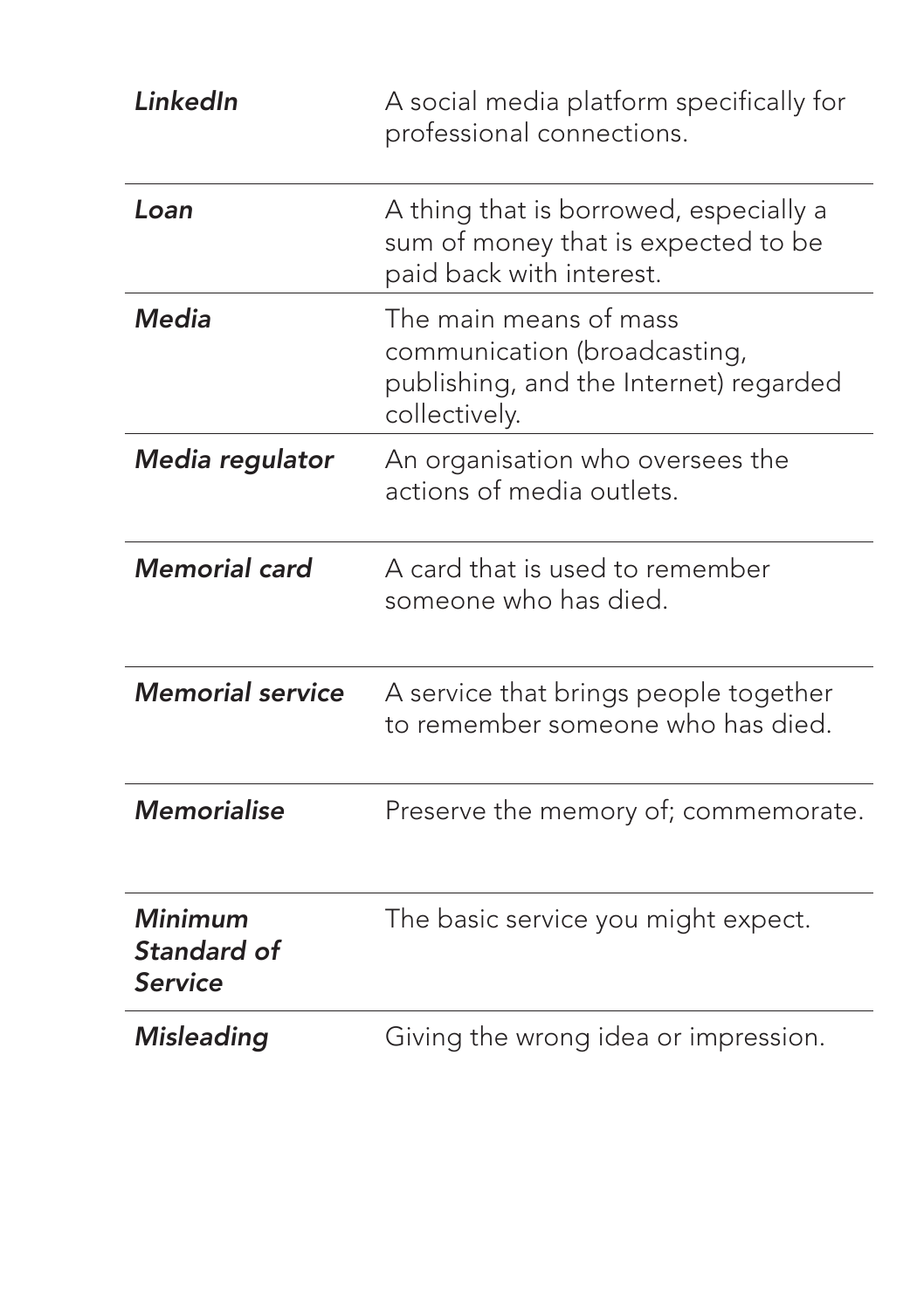| Mortgage                    | A legal agreement by which a bank,<br>building society, etc. lends money at<br>interest in exchange for taking title<br>of the debtor's property, with the<br>condition that the conveyance of title<br>becomes void upon the payment of the<br>debt.           |
|-----------------------------|-----------------------------------------------------------------------------------------------------------------------------------------------------------------------------------------------------------------------------------------------------------------|
| <b>Mortuary</b>             | A room or building in which dead<br>bodies are kept, for hygienic storage<br>or for examination, until burial or<br>cremation.                                                                                                                                  |
| <b>Murder</b>               | The unlawful premeditated killing of<br>one human being by another.                                                                                                                                                                                             |
| <b>Newsworthiness</b>       | The level of interest the media may<br>have in a story.                                                                                                                                                                                                         |
| <b>Next of Kin</b><br>(NOK) | The new closest relative.                                                                                                                                                                                                                                       |
| Not-proven                  | A verdict given in court stating that<br>there is not enough evidence to say<br>if the person is guilty or innocent. In<br>this case the accused is free to go and<br>cannot be prosecuted for this crime<br>again unless significant new evidence is<br>found. |
| Obituary                    | A notice of a death, especially in a<br>newspaper, typically including a brief<br>biography of the deceased person.                                                                                                                                             |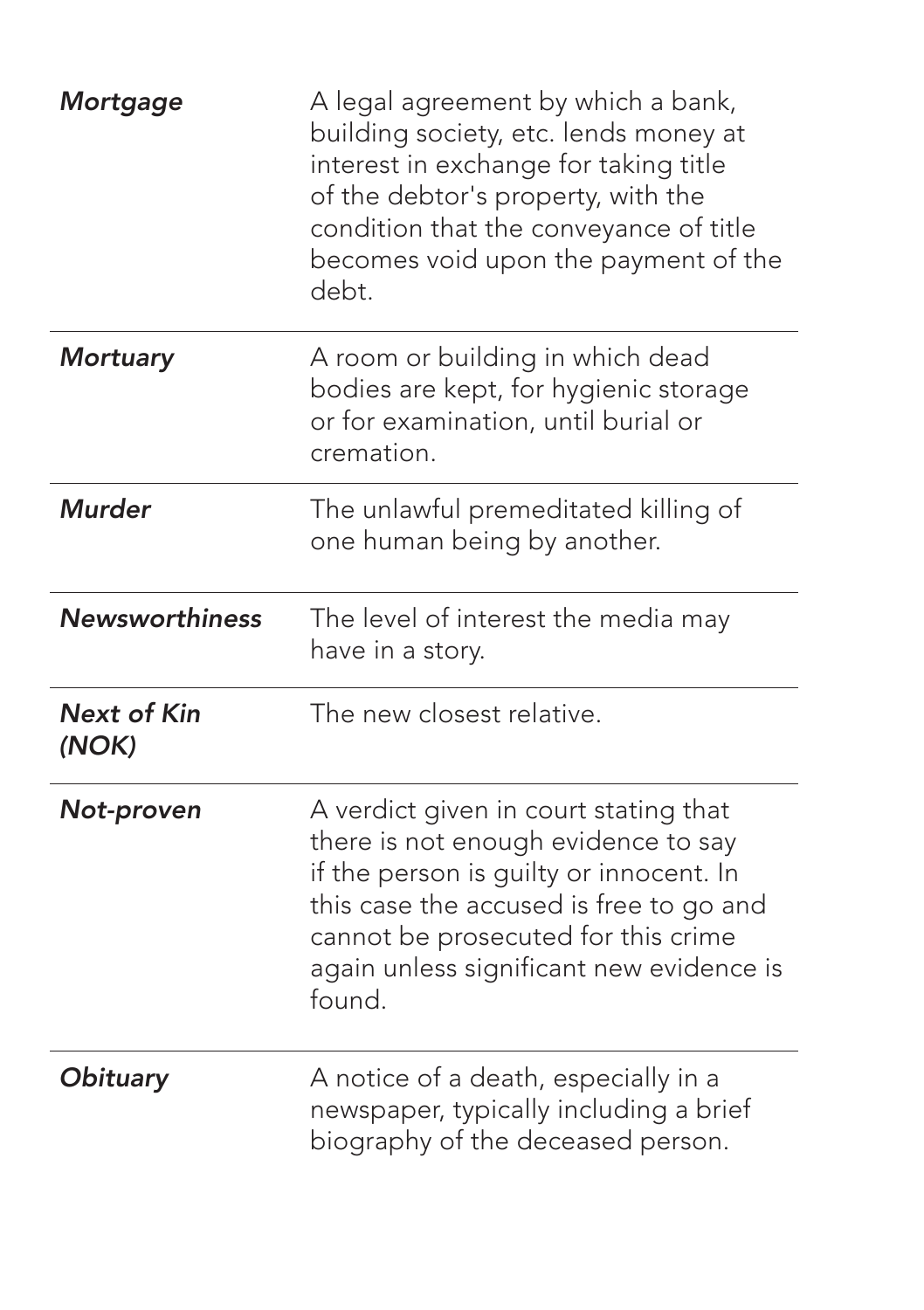**Offender** A person who commits an illegal act.

| On licence / on<br>parole           | Released from prison under certain<br>circumstances.                                                                                                                       |
|-------------------------------------|----------------------------------------------------------------------------------------------------------------------------------------------------------------------------|
| Palpitations                        | A noticeably rapid, strong, or irregular<br>heartbeat due to agitation, exertion, or<br>illness.                                                                           |
| Parole                              | The temporary or permanent release<br>of a prisoner before the expiry of a<br>sentence, on the promise of good<br>behaviour.                                               |
| <b>Parole Board for</b><br>Scotland | The board of people who are<br>responsible for deciding whether a<br>person is granted parole or not.                                                                      |
| Participate                         | To take part in.                                                                                                                                                           |
| Pathologist                         | A scientist who studies the causes<br>and effects of diseases, especially one<br>who examines laboratory samples of<br>body tissue for diagnostic or forensic<br>purposes. |
| <b>Pension</b>                      | A regular payment made by the state<br>to people of or above the official<br>retirement age and to some widows<br>and disabled people.                                     |
| Permanently                         | In a way that lasts or remains<br>unchanged indefinitely; for all time.                                                                                                    |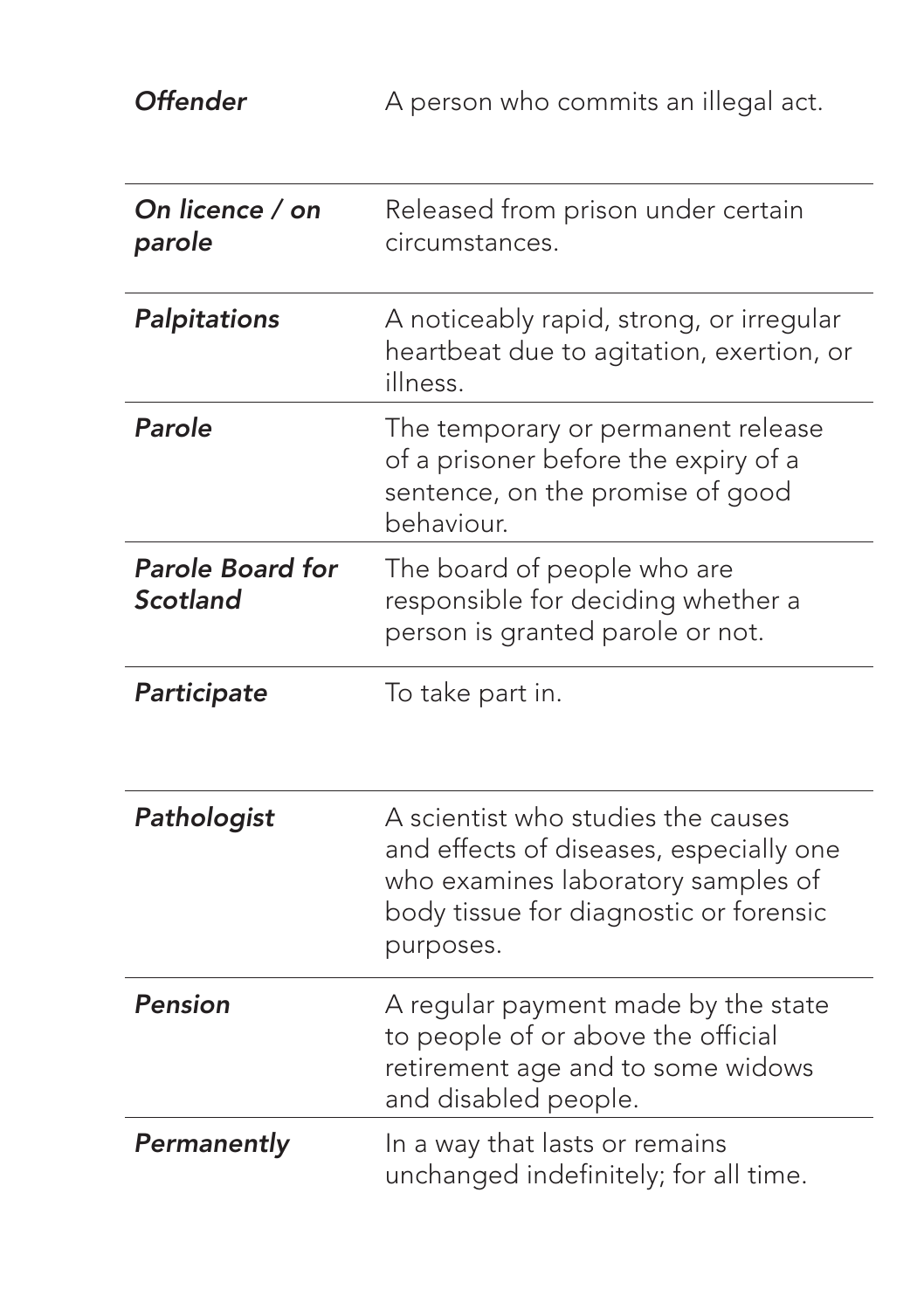| <b>Permission</b>           | The action of officially allowing<br>someone to do a particular thing;<br>consent or authorization.                                                                                                             |
|-----------------------------|-----------------------------------------------------------------------------------------------------------------------------------------------------------------------------------------------------------------|
| Personal data               | Information that be used to identify<br>you e.g. your name, date of birth, your<br>address.                                                                                                                     |
| <b>Petition</b>             | Details the initial charge they face                                                                                                                                                                            |
| <b>Pintrest</b>             | A social media platform that allows<br>people to search the internet by<br>pictures.                                                                                                                            |
| Plea                        | A formal statement by or on behalf<br>of a defendant or prisoner, stating<br>guilt or innocence in response to a<br>charge, offering an allegation of fact,<br>or claiming that a point of law should<br>apply. |
| Plea in mitigation          | Before sentence is passed, the Defence<br>Counsel will inform the Judge of<br>any factors which might reduce the<br>sentence.                                                                                   |
| <b>Policies</b>             | A course or principle of action adopted<br>or proposed by an organization or<br>individual.                                                                                                                     |
| Post-mortem                 | An examination of a dead body to<br>determine the cause of death.                                                                                                                                               |
| Power of<br><b>Attorney</b> | The legal right to make decisions on<br>the behalf of another.                                                                                                                                                  |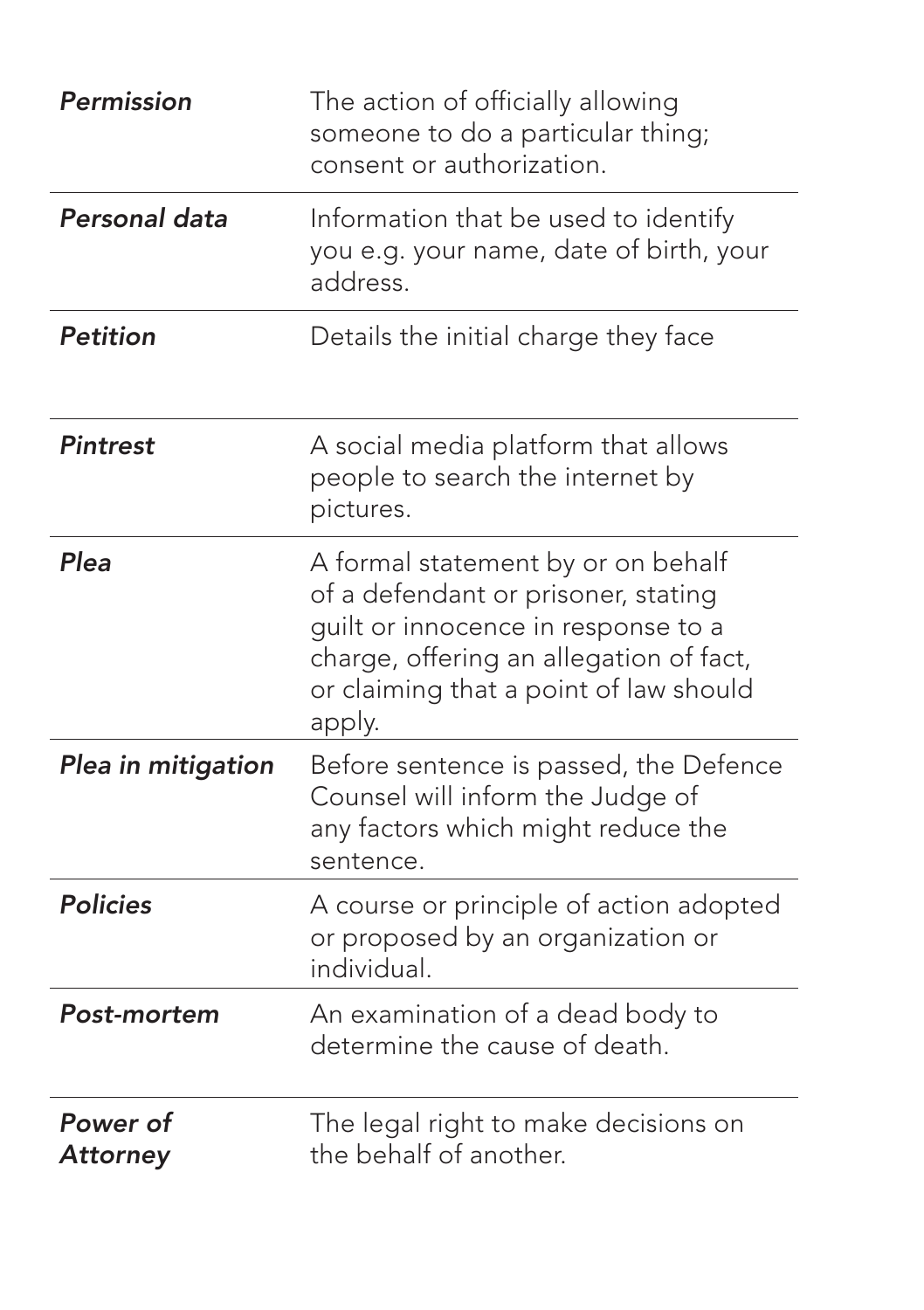| Precognition<br>investigation     | The investigation that pulls together<br>all available eveidnce and testimonies<br>before beginning and trial.                                                         |
|-----------------------------------|------------------------------------------------------------------------------------------------------------------------------------------------------------------------|
| <b>Prejudice the</b><br>case      | An act that might interfere with a court<br>case coming to reasonable and fair<br>outcome.                                                                             |
| Preliminary<br>charges            | The charges that are held against the<br>accused.                                                                                                                      |
| Preliminary<br>hearing            | A court session where the judge,<br>prosecution and defence, eventually<br>come to agree that they are ready to<br>hold a full trial.                                  |
| Priority                          | Athing that is regarded as more<br>important than others.                                                                                                              |
| <b>Private advisory</b><br>notice | A notice that can be issued by<br>the Independent Press Standards<br>Organisation to all press agencies,<br>letting them know that you do not wish<br>to be contacted. |
| <b>Procurator Fiscal</b><br>(PF)  | A public prosecutor in Scotland. They<br>investigate all sudden and suspicious<br>deaths.                                                                              |
| Prosecution                       | The institution and conducting of<br>legal proceedings against someone in<br>respect of a criminal charge.                                                             |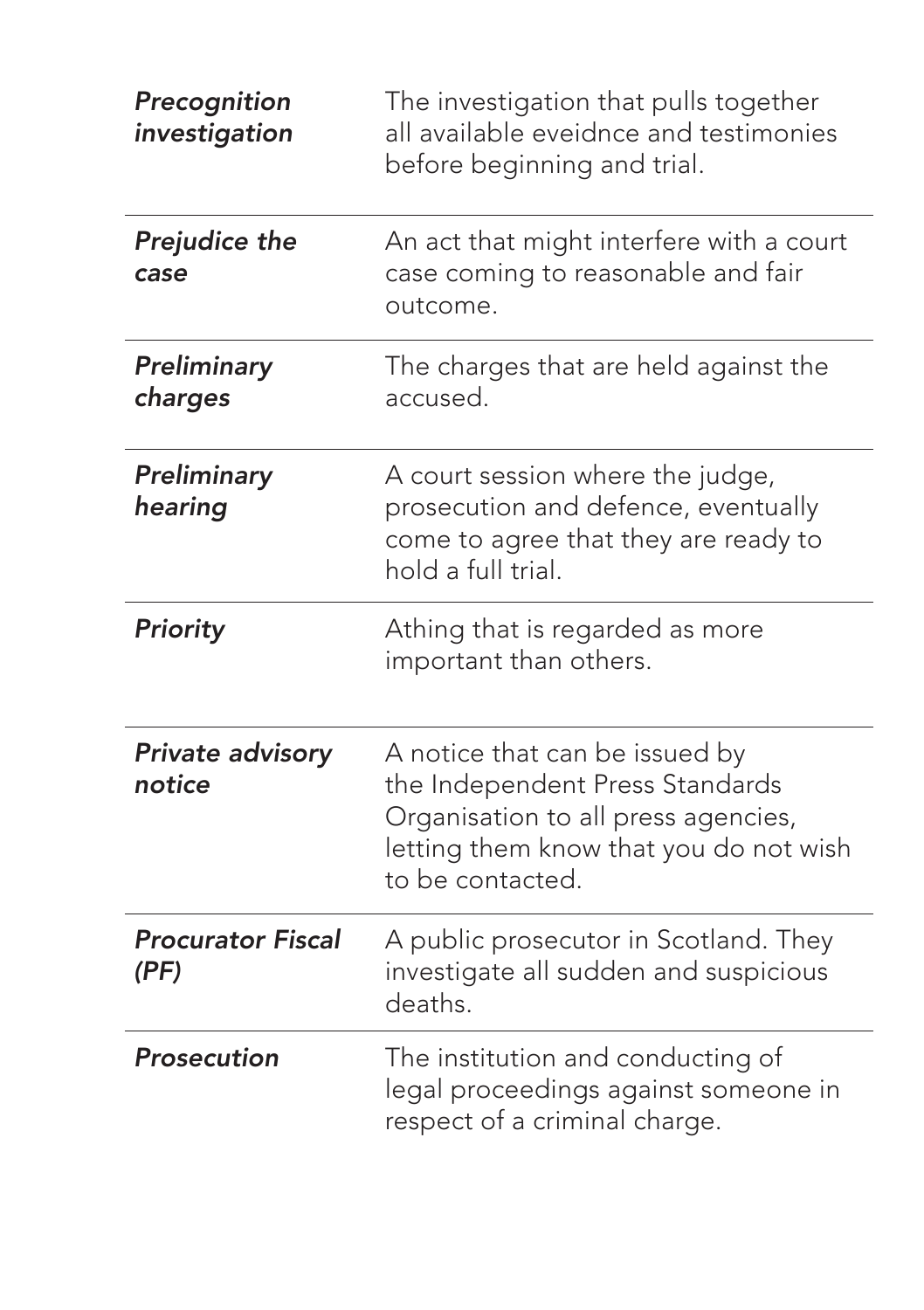| <b>Publication</b>                                            | The preparation and issuing of a book,<br>journal, or piece of music for public<br>sale.                                                                                        |
|---------------------------------------------------------------|---------------------------------------------------------------------------------------------------------------------------------------------------------------------------------|
| <b>Punishment part</b>                                        | The length of a sentence issued against<br>the accused when found guilty.                                                                                                       |
| Regulator                                                     | A person or body that supervises a<br>particular industry or business activity.                                                                                                 |
| Rent                                                          | A tenant's regular payment to a<br>landlord for the use of property or land.                                                                                                    |
| Reporter                                                      | A person who reports, especially one<br>employed to report news or conduct<br>interviews for the press or broadcasting<br>media.                                                |
| Responsibility                                                | The opportunity or ability to act<br>independently and take decisions<br>without authorisation.                                                                                 |
| Routinely                                                     | As part of a regular procedure rather<br>than for a special reason.                                                                                                             |
| Scottish<br><b>Fatalities</b><br>Investigation<br>Unit (SFIU) | This is a specialist unit within the Crown<br>Office and Procurator Fiscal Service<br>that investigates all sudden, suspicious,<br>unexplained deaths and accidental<br>deaths. |
| <b>Scottish Prison</b><br><b>Service (SPS)</b>                | The public body that runs prisons and<br>young offenders institutions.                                                                                                          |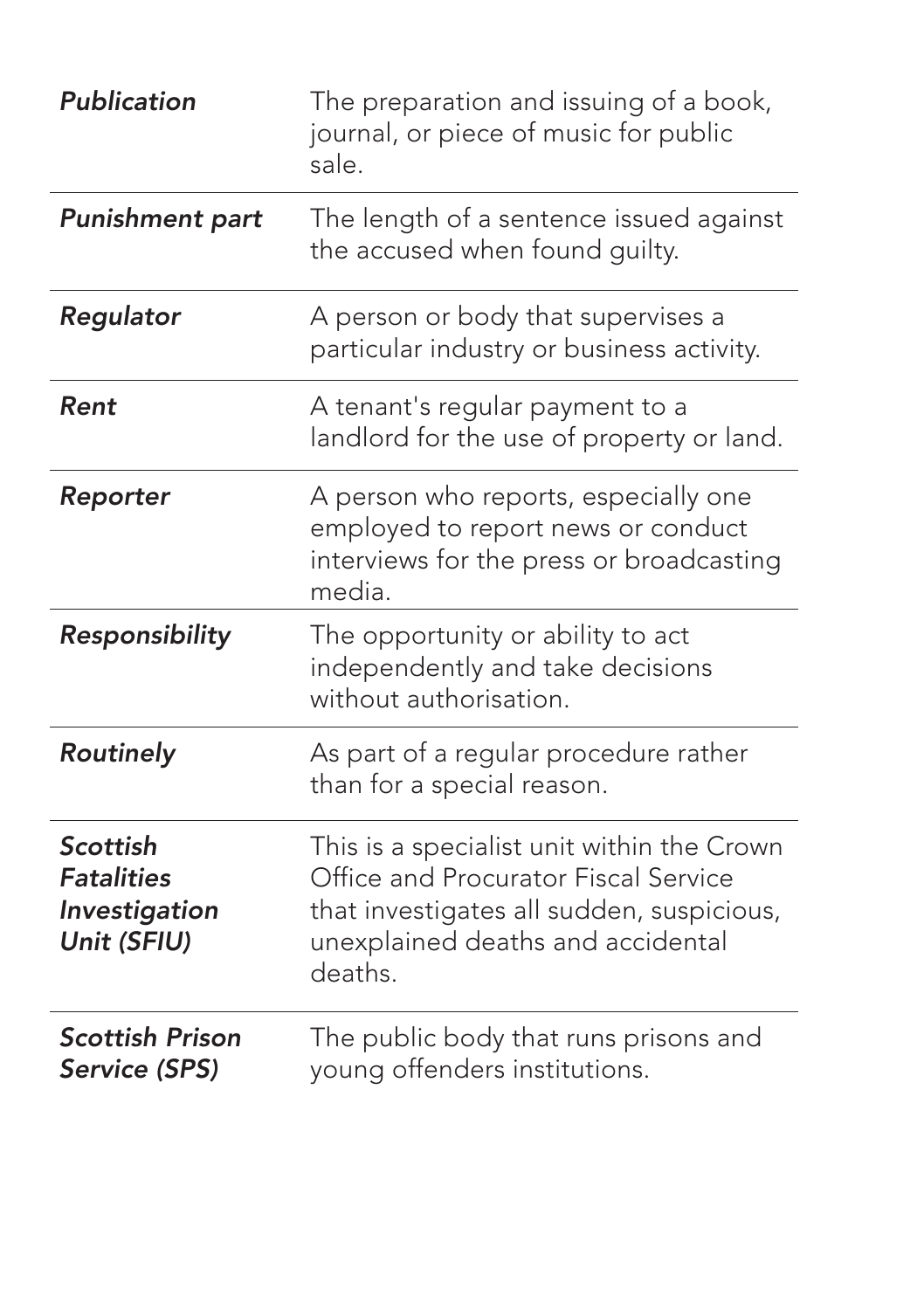| Sentence<br>discount            | If an accused pleads guilty to an<br>offence, the Judge is required by law<br>to consider passing a lesser sentence<br>than might otherwise have been the<br>case, often reffered to as a sentence<br>discount.       |
|---------------------------------|-----------------------------------------------------------------------------------------------------------------------------------------------------------------------------------------------------------------------|
| Sentencing                      | Declare the punishment decided for (an<br>offender).                                                                                                                                                                  |
| <b>Social Media</b>             | Online applications that allow people<br>to share media and connect to one<br>another.                                                                                                                                |
| <b>Social Media</b><br>Platform | A particular social media company and<br>appliaction (e.g. Facebook, Instagram,<br>Pintrest).                                                                                                                         |
| Solicitor                       | A member of the legal profession<br>qualified to deal with conveyancing,<br>the drawing up of wills, and other legal<br>matters. A solicitor may also instruct<br>barristers and represent clients in some<br>courts. |
| Spouse                          | Husband, wife or partner.                                                                                                                                                                                             |
| <b>State benefits</b>           | Money that is paid to a person or<br>family by the government e.g. housing<br>benefit, child benefit, disability benefit.                                                                                             |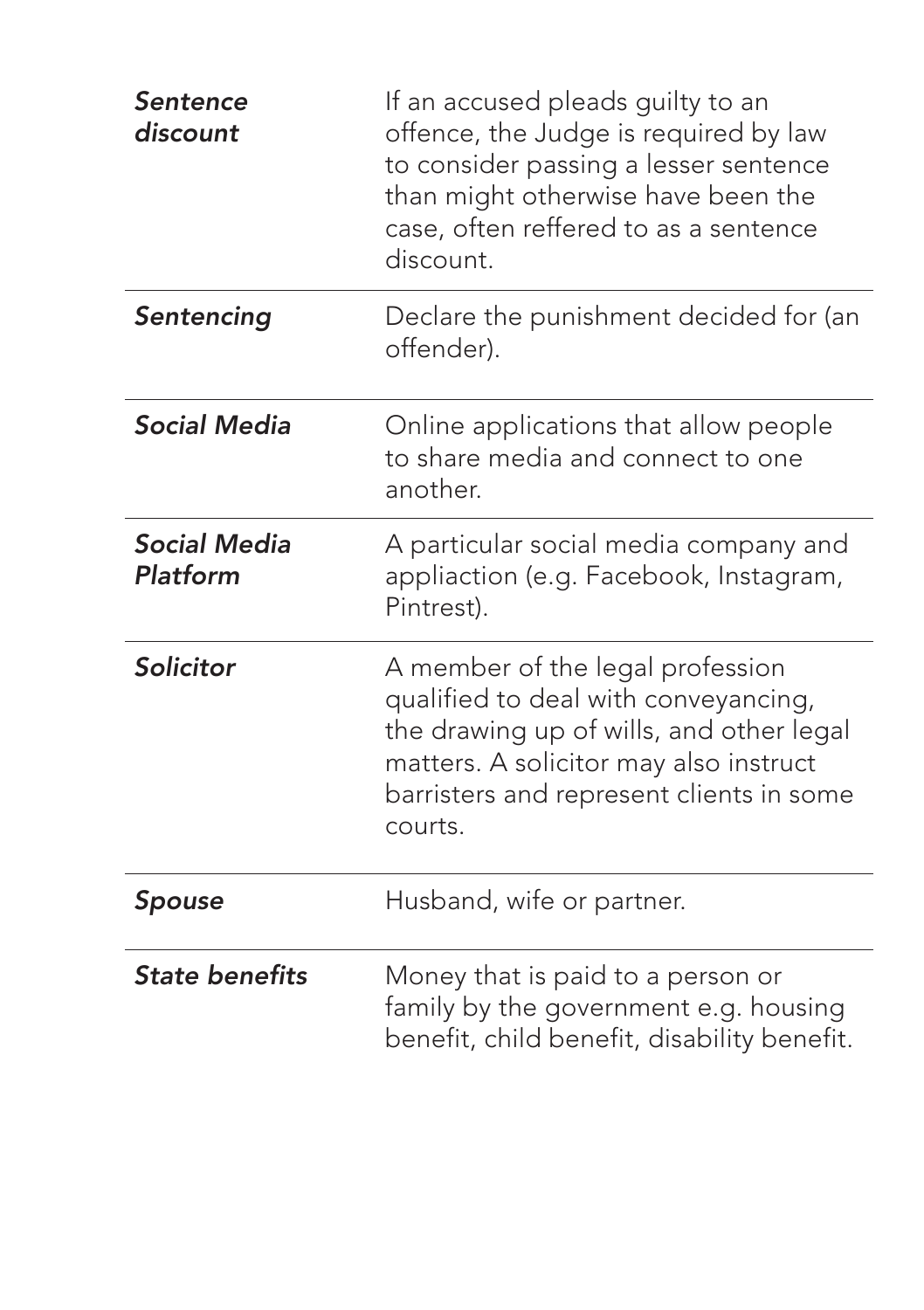| Symptoms           | A physical or mental feature which is<br>regarded as indicating a condition of<br>disease, particularly such a feature that<br>is apparent to the patient. |
|--------------------|------------------------------------------------------------------------------------------------------------------------------------------------------------|
| <b>Tainted</b>     | Affect with a bad or undesirable quality.                                                                                                                  |
| <b>Testimony</b>   | A formal written or spoken statement,<br>especially one given in a court of law.                                                                           |
| <b>Therapy</b>     | Treatment intended to relieve or heal a<br>disorder.                                                                                                       |
| <b>Trauma</b>      | A deeply distressing or disturbing<br>experience.                                                                                                          |
| <b>Trial</b>       | A formal examination of evidence by a<br>judge, typically before a jury, in order to<br>decide guilt in a case of criminal or civil<br>proceedings.        |
| <b>Twitter</b>     | A social media platform where people<br>can share short statements called<br>"Tweets".                                                                     |
| <b>Unsolicited</b> | Not asked for; given or done voluntarily.                                                                                                                  |
| Utility bills      | Bills for the home e.g. electricity, gas.                                                                                                                  |
| Verdict            | A decision on an issue of fact in a civil or<br>criminal case or an inquest.                                                                               |